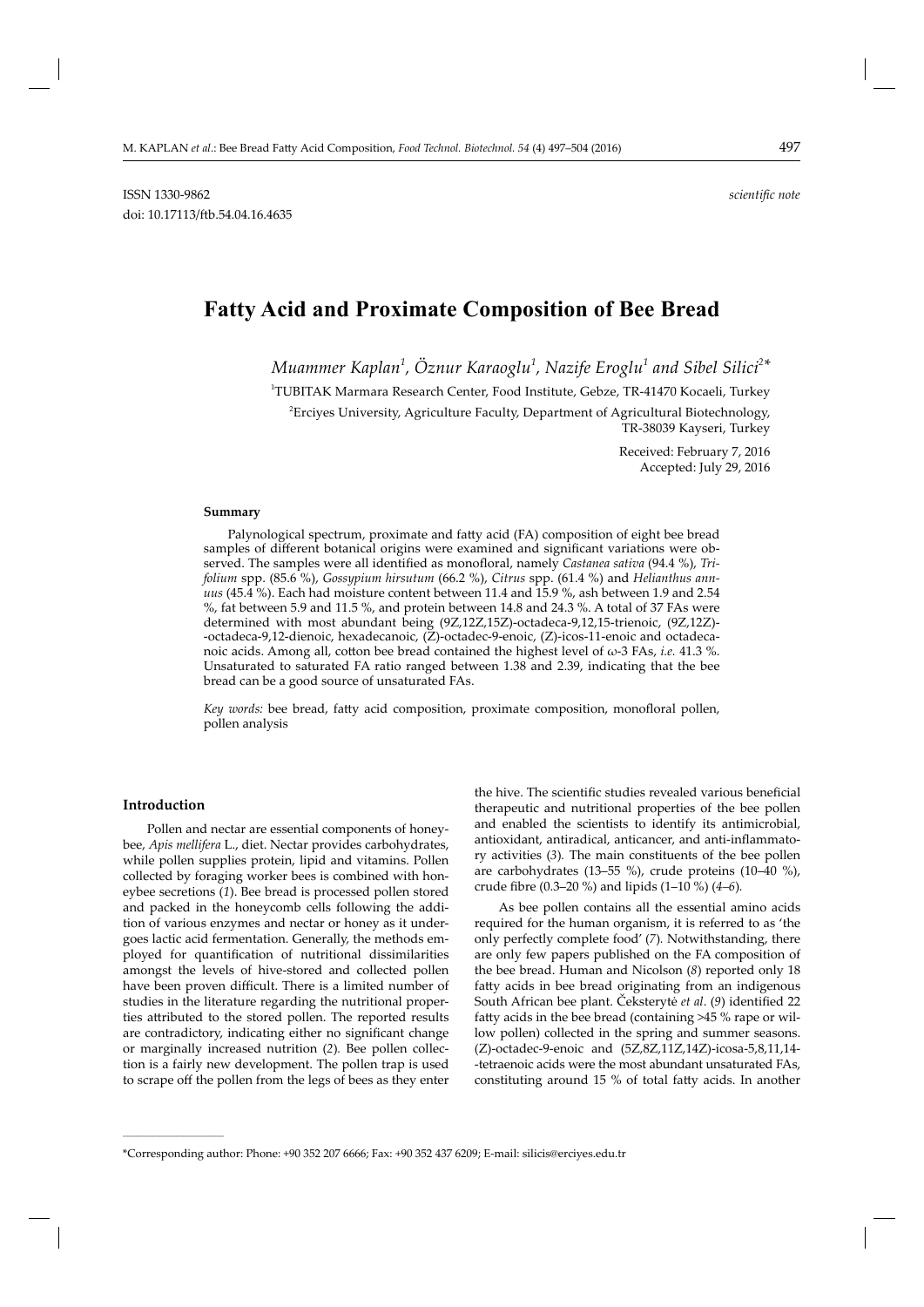study, Čeksterytė and Jansen (*10*) reported the highest content (27–43.8 %) of (9Z,12Z,15Z)-octadeca-9,12,15-trienoic acid  $(\omega-3)$  among 22 FAs identified in spring rape and willow bee bread.

Fatty acids are of high importance in fertility and health of the honeybees. Unsaturated FAs have also many beneficial health effects such as reducing triglyceride (11) and cholesterol levels in blood and show anti-inflammatory and antithrombotic activities (*12*)*.* Current literature suggests that pollen and bee bread are good sources of polyunsaturated FAs (PUFAs) that are crucial for human nutrition. PUFAs cannot be synthesized in human body endogenously and must be obtained from food. In this respect, bee bread can be considered as a potential source of PUFAs in human diet. However, in particular, scientific research exploring various properties of bee bread is scarce and additional research into this topic is highly required. Therefore, the aim of the current study is to obtain and compare data on the FA content, pollen and proximate composition of bee bread samples harvested in Turkey.

# **Materials and Methods**

## *Bee bread samples*

Eight bee bread samples were obtained from apiaries located in different monofloral honey production regions in Turkey between June and October of 2014. The pooled samples were collected from minimum three beehives in apiaries with 50–100 colonies. Bee bread samples were hand collected from honeycombs and kept at  $-20$  °C before the analyses. The type of flora and sampling locations were as follows: cotton from Adana and Urfa, citrus from Adana and Mersin, chestnut from Zonguldak, sunflower from Edirne and clover from Urfa and Adıyaman.

## *Reagents and chemicals*

The used reagents were purchased from Sigma-Aldrich-Fluka Co. Ltd. (Steinheim, Germany), unless otherwise stated. Anhydrous sodium sulphate and potassium hydroxide were obtained from Merck (Darmstadt, Germany). The standard reference mixture, Supelco-18919, of fatty acid methyl esters (FAMEs) was purchased from Supelco (Bellefonte, PA, USA). The standard mixture contained the following 37 FAMEs: butanoic, hexanoic, octanoic, decanoic, undecanoic, dodecanoic, tridecanoic, tetradecanoic, pentadecanoic, hexadecanoic, heptadecanoic, octadecanoic, icosanoic, heneicosanoic, docosanoic, tricosanoic, tetracosanoic, (Z)-tetradec-9-enoic, (Z)-pentadec-10--enoic, (9Z)-hexadec-9-enoic, *cis*-10-heptadecenoic, (E)-octa dec-9-enoic, (Z)-octadec-9-enoic, (Z)-icos-11-enoic, (Z)-docos-13-enoic, (Z)-tetracos-15-enoic, octadeca-9,12 -dienoic, (9Z,12Z)-octadeca-9,12-dienoic, octadeca-6,9,12-trienoic, icosa -11,14-dienoic, (11Z,14Z,17Z)-icosa-11,14,17-trienoic, (5Z,8Z,11Z,14Z)-icosa-5,8,11,14-tetraenoic, docosa-13,16- -dienoic, (9Z,12Z,15Z)-octadeca-9,12,15-trienoic, (11Z,14Z, 17Z)-icosa-11,14,17-trienoic, (5Z,8Z,11Z,14Z,17Z)-icosa-5, 8,11,14,17-pentaenoic and docosa-4,7,10,13,16,19-hexaenoic acids.

#### *Pollen analysis*

A mass of 10 g of bee bread sample was weighed into a centrifuge tube and mixed thoroughly with 20 mL of distilled water. The solution mixture was centrifuged at 1000×*g* for 10 min and the liquid part was discarded. The sediment was redissolved in 20 mL of distilled water and centrifuged. Then the sediment was placed on an absorbent paper to remove excess water, spread on a slide covering an area of about 20 mm and dried on a heating plate at 40 °C. The cover slips (22 mm×22 mm) containing a drop of glycerine jelly that liquefied by warming to  $40 °C$ were warmed by a heating plate and then placed on the slide. The light microscope Eclipse E600 (Nikon, Tokyo, Japan) was used to visualize the pollen grain exine and shapes. Pollen grains were identified using reference collection and the microphotographs from the literature.

## *Chemical analysis*

Chemical analysis of bee bread (ash, crude fat and crude protein) was carried out using standard AOAC methods 920.153, 991.36 and 960.52, respectively (*13–15*). Moisture content was measured using a vacuum oven model VO200 (Memmert GmbH+Co. KG, Schwabach, Germany) at 60 °C and weighing until a constant mass. The ash content was measured gravimetrically after incineration at 550 °C and weighing. The total protein content was calculated by multiplying the nitrogen content by nitrogen to protein conversion factor of 6.25. All analyses were made in triplicate and the results were expressed in g per 100 g of fresh bee bread.

Determination of oil content was carried out using the ISO 659:2009 standard method (*16*)*.* The bee bread samples were homogenized using a stainless steel blender (Waring, Atlanta, GA, USA). A mass of 2 g of sample was weighed accurately into a glass beaker and mixed with 100 mL of 4 M HCl. Then the content was heated at 100  $\degree$ C and stirred for 15 min. After cooling to room temperature the solution was washed three times with 25 mL of distilled water. The sample was filtered through a filter paper, which was dried at 105 °C in an oven for 1 h. The extraction of oil from bee bread samples was carried out with diethyl ether at 50 °C for 3 h by automated Soxhlet extractor (VELP Scientifica, Usmate (MB), Italy). The oil extracts were stored in amber vials prior to analysis of fatty acids.

## *Fatt y acid analysis*

Determination of FAMEs was performed using the ISO 12966-2:2011 standard method (17). Briefly, 0.1 g of bee bread oil was weighed into a test tube. After the addition of 5 mL of heptane and 0.5 mL of methanolic 2 M KOH, the tube content was mixed by vortexing for 1 min at room temperature. Then, the upper layer was dried with anhydrous sodium sulphate for gas chromatography analysis.

Chromatographic analysis was carried out by a gas chromatography (GC) system Clarus 500 (PerkinElmer, Shelton, CT, USA) equipped with an autosampler, split- -splitless injector and a flame ionization detector. A 100-metre Supelco 2380 capillary column (Sigma-Aldrich, Belle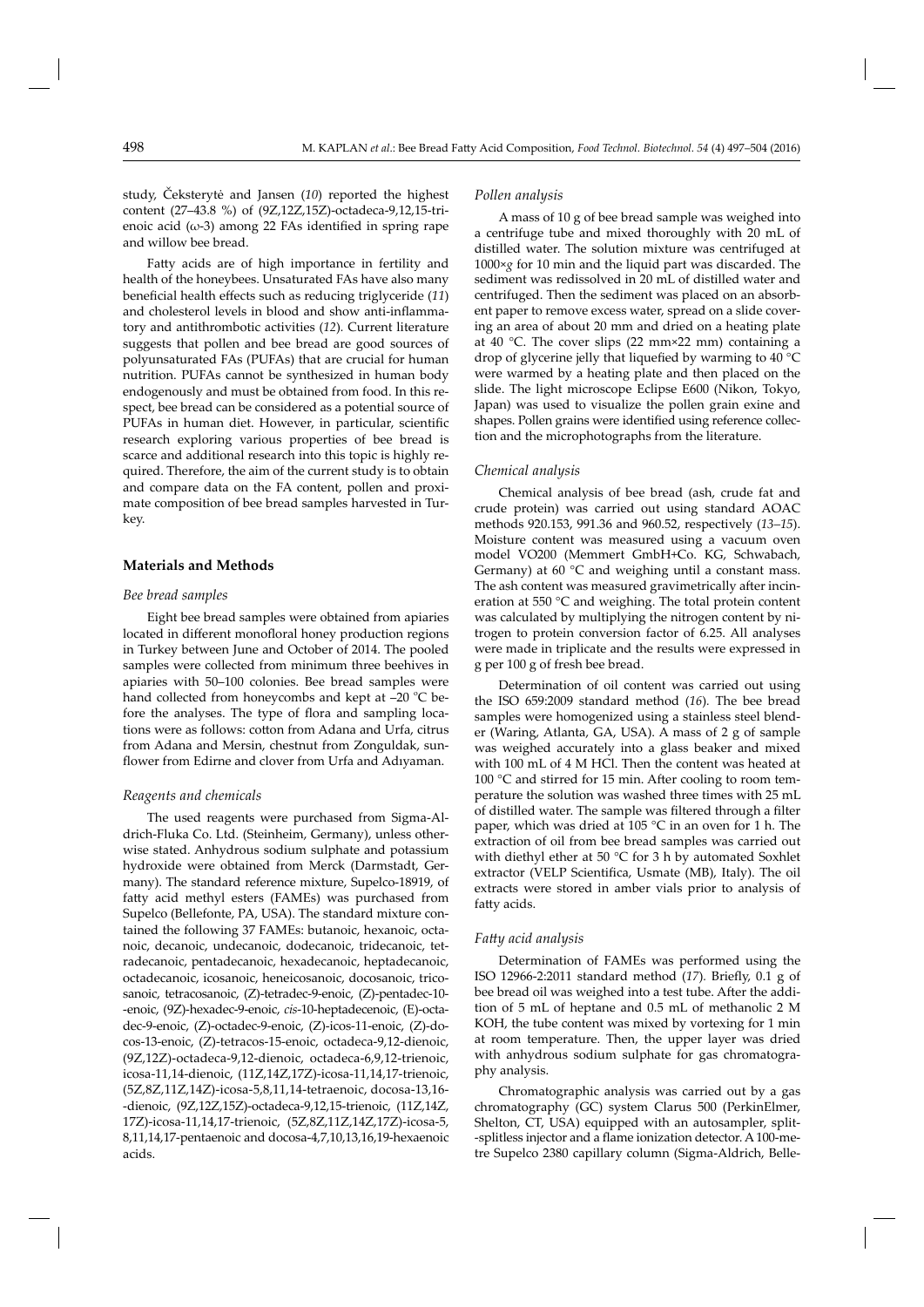fonte, PA, USA) with an internal diameter of 0.25 mm and 0.2 μm film thickness was used for chromatographic separation. Helium carrier gas flow rate was set at 1.2 mL/min. The injector and detector temperatures were set at 250 and 260 °C, respectively. The initial GC oven temperature was 165 °C, held for 5 min, increased to 240 °C at 5 °C/min and held at 240 °C for 10 min. A volume of 1.0 μL of sample was injected using the split injection mode (1:50). The peaks were identified by comparison of their relative retention times with a standard FAME mixture. The results were expressed as percentage of total FAMEs.

The resulting FAMEs were also confirmed by GC-MS through comparison of retention time and mass spectrometry data using the authentic reference standards. Confirmation analyses of individual FAMEs were performed under identical conditions. Chromatographic separation of compounds was carried out using an Agilent GC-MS system (Agilent Technologies, Palo Alto, CA, USA) equipped with Agilent 6890 gas chromatograph and Agilent 5973 mass spectrometer.

Chromatographic separation of fatty acids was achieved on a 30-metre DB-WAX capillary column (0.25 mm i.d., film thickness  $0.25 \mu m$ ; Agilent Technologies, Folsom, CA, USA). The carrier gas (helium) flow rate was  $1.5$  mL/ min. The injection port temperature was set at 250 °C. The volume of the injected sample was 1 μL (split ratio 1:10). Initially, the GC oven temperature was maintained at 180 °C for 3 min. Then it was increased to 210 °C at a rate of 2  $\degree$ C/min and after 20-minute isothermal run at 210  $\degree$ C, finally increased to 240 °C at 10 °C/min and held for 5 min. The mass spectra were acquired in an electron-impact (EI) ionization mode at 70 eV in the mass scan range of *m/ z*=35–550. The temperatures of electron ionization source and mass quadrupole analyser were 150 and 280 °C, respectively.

The mass spectra of compounds were identified by comparing the mass spectra obtained from their related chromatographic peaks with the Wiley and NIST mass spectral libraries (*18,19*)*.*

#### *Statistical analysis*

All chemical assays were performed in triplicate. The obtained data were expressed as mean value±standard deviation. The data were compared using one-way analysis of variance (ANOVA) followed by least significant difference (LSD) test. Differences between the mean values at the 95 % confidence interval ( $p$ <0.05) were considered statistically significant.

## **Results and Discussion**

#### *Pollen content of the samples*

Botanical origin of the bee bread samples was identified by pollen analysis. The results are presented in Table 1. All of the eight samples studied were unifloral: cotton (two), clover (two), citrus (two), chestnut (one) and sunflower (one). Chestnut bee bread contained 94.4 % *Castanea sativa* pollen, while the clover bee bread samples contained *Trifolium* spp. (*T. repens* and *T*. *pratense*) pollen >85 %. Cotton bee bread samples contained *Gossypium hirsutum* L. pollen at 65.6 and 66.2 %, citrus samples comprised *Citrus* spp. at 61.4 and 54.4 %, and sunflower sample contained *Helianthus annuus* L. at 45.4 %. Other pollen taxa found in the samples were Fabaceae, Lamiaceae, Brassicaceae, Rhamnaceae, Apiaceae, Myrtaceae and Rosaceae.

Characterization of honeybee products such as honey, bee pollen and bee bread is important for consumers. Honey with a pollen frequency >45 % is considered to be monofloral or unifloral. In monofloral honey, underrepresented pollen (*e.g.* citrus) frequency is minimum 10–20 % or 20–30 %, and overrepresented pollen (such as chestnut, eucalyptus) frequency is minimum 70–90 % (*20*)*.* Similarly, the results of pollen analysis revealed that more than 45 % of total pollen detected in the bee bread samples was from monofloral source. In particular, chestnut and clover samples had the monofloral pollen contents of over 85 %. *Castanea sativa* is an important nectar and pollen source for a pollen forager bee (*21*) as it is abundantly available and easy to manage. The anemophilous plants like chestnut produce large quantities of small pollen grains and nectar foraging honeybees actively collect them mainly earlier in the day during the flowering season to strengthen and improve the colony life (*22,23*)*.* All the above information explains the preference of chestnut pollen by honeybees and high rate of *Castanea sativa* representation in bee bread.

Frequency of *Trifolium* spp. in clover bee bread samples from Adıyaman and Urfa was 85.6 and 86.2 % respectively. *Trifolium* species classified under the Fabaceae family is among the most important pollen sources for honey-

Table 1. Results of palynological analysis of bee bread samples from different botanical origins (*N*=8)

|    | Sample    | Geographical<br>origin | Botanical origin              | w(pollen)<br>$\frac{0}{0}$ | $w$ (other important pollen)=3-15 %                      |
|----|-----------|------------------------|-------------------------------|----------------------------|----------------------------------------------------------|
|    | Clover    | Urfa                   | Trifolium pratense, T. repens | 86.2                       | Fabacea                                                  |
| 2  | Clover    | Adıyaman               | Trifolium pratense, T. repens | 85.6                       | Fabaceae                                                 |
| 3  | Cotton    | Adana                  | Gossypium hirsutum            | 65.6                       | Fabaceae, Lamiaceae                                      |
| 4  | Cotton    | Urfa                   | Gossypium hirsutum            | 66.2                       | Fabaceae, Asteraceae, Lamiaceae                          |
| 5. | Chestnut  | Zonguldak              | Castanea sativa               | 94.4                       | Fabacea                                                  |
| 6  | Citrus    | Adana                  | Citrus spp.                   | 54.4                       | Fabaceae, Brassicaceae, Lamiaceae, Rhamnaceae, Rosacece  |
|    | Citrus    | Mersin                 | Citrus spp.                   | 61.4                       | Fabaceae, Brassicaceae, Lamiaceae, Rhamnaceae, Myrtaceae |
| 8  | Sunflower | Edirne                 | Helianthus annuus             | 45.4                       | Fabaceae, Rosaceae, Apiaceae                             |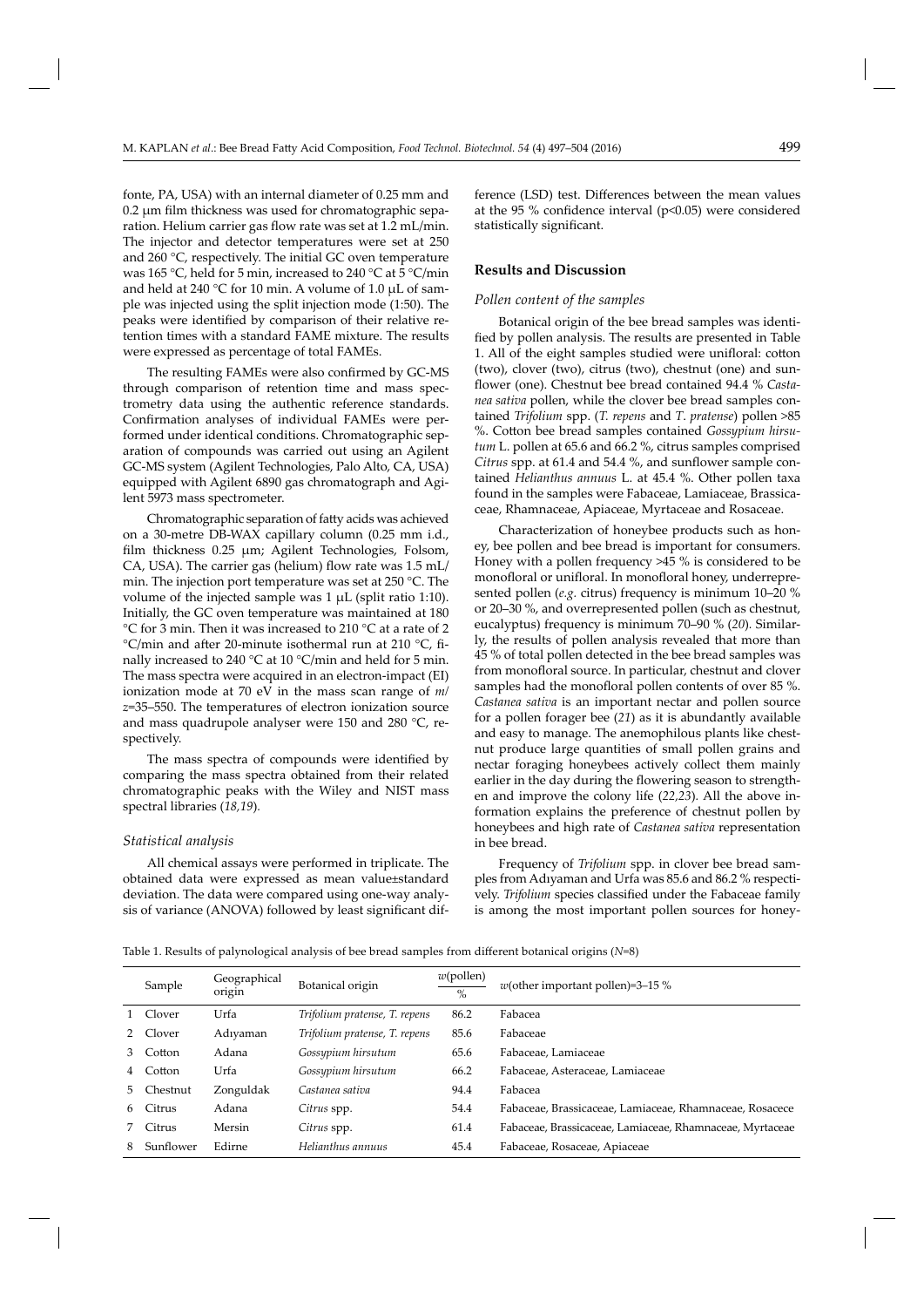bees as they are available all year around with long flowering periods. Besides, they have dense populations and produce many flowers per inflorescence (24). This could be a reasonable explanation for the higher *Trifolium* spp. pollen content in the tested clover bee bread samples.

Citrus, cotton and sunflower pollen is not represented as much as chestnut and clover. Cotton (*Gossypium hir*sutum L., Malvaceae) is a valuable plant from which floral and extrafloral nectaries are collected by honeybees for honey production. However, honeybees seldom visit and obtain pollen from cotton plants (25,26). Cotton pollen is covered with sticky material (*27*) which makes its grooming from the body of bees painstakingly hard and it explains the avoidance of cotton pollen by honeybees (28). In another study, the repellency of cotton is attributed to the gossypol, which is a dimeric sesquiterpenoid (*25*).

Sunflower bee bread contained the lowest pollen content from *Helianthus annuus* (45.4 %). This could be explained by the fact that although honeybees are the most frequent visitors of the sunflowers, they rather collect nectar from sunflowers and are less attracted to their pollen compared to other pollen types (*29*). Furthermore, it is reported that the protein content of sunflower pollen is low in both quality and quantity, so it is considered to be poor pollen source for honeybees (*30*).

Although citrus trees are considered as the most significant floral source for the production of honey, they are rarely a good pollen source due to their low protein level. This could be one of the reasons for low representation of C*itrus* spp. pollen in the citrus bee bread samples (*31*).

Moreover, it is known that the nectar and pollen collecting behaviours of honeybees are different. There are several factors which have to be taken into consideration regarding pollen collection by honeybees; the need of the colonies for pollen, brood production, the rhythm of the colony life throughout the season, biological value of bee pollen for honeybees, age of the foragers, handling time and factors related to pollen (size, colour, floral shape and symmetry, pigmentation patterns, attractiveness, *etc*.) (32).

## *Protein, fat, moisture and ash contents*

The proximate compositions of the studied samples are given in Table 2. The moisture fractions of the samples were between 11.4 and 15.9 %. The mass fractions of ash were 1.9 to 2.5 %, the fat from 5.9 to 11.5 % and protein from 14.8 to 24.3 %.

The bee bread samples studied were obtained from regions with different climatic conditions. For example, while the Mersin and Adana regions are under the influence of Mediterranean climate, continental climate is found in the other regions. Moreover, the sample collection points were at different altitudes from the sea level. Therefore, changes determined in the moisture levels of the samples could be ascribed to the altitude and different climatic conditions. Clover bee bread samples had the highest protein content (22.6 and 24.2  $g/100 g$ ) and cotton appeared to have the lowest content of protein (14.8 and 15 %). Clover bee bread also had the highest fat content along with citrus. Our results showed that the protein and lipid content varies according to the botanical origin of the bee bread. Herbert Jr and Shimanuki (*33*) reported

Table 2. Proximate composition of the bee bread samples (*N*=8)

|         | $w$ (moisture)                       | $w(\text{ash})$       | $w$ (protein)          | w(fat)                |
|---------|--------------------------------------|-----------------------|------------------------|-----------------------|
| Sample* | $\%$                                 | g/100 g               | g/100 g                | g/100 g               |
| 1       | $(12.60\pm0.30)^{b}$                 | $(2.03 \pm 0.01)^c$   | $(15.01 \pm 0.01)^{b}$ | $(9.23 \pm 0.02)^t$   |
| 2       | $(13.16 \pm 0.01)^c$                 | $(1.97 \pm 0.01)^{b}$ | $(14.82 \pm 0.01)^a$   | $(7.49 \pm 0.02)^{b}$ |
| 3       | $(15.82 \pm 0.01)^f$                 | $(2.04 \pm 0.01)^c$   | $(19.71 \pm 0.01)^e$   | $(10.47\pm0.04)^8$    |
| 4       | $(12.33\pm0.02)^{b}$                 | $(2.02 \pm 0.01)^c$   | $(18.59 \pm 0.02)^c$   | $(9.15 \pm 0.03)^e$   |
| 5       | $(15.32 \pm 0.01)^e$                 | $(2.62 \pm 0.01)^e$   | $(20.53 \pm 0.02)^t$   | $(5.93 \pm 0.02)^a$   |
| 6       | $(14.05 \pm 0.03)^d$                 | $(1.93 \pm 0.02)^a$   | $(19.41\pm0.02)^d$     | $(8.54 \pm 0.03)^d$   |
| 7       | $(15.89\pm0.01)^f$ $(2.52\pm0.01)^d$ |                       | $(22.66 \pm 0.02)^8$   | $(8.19 \pm 0.02)^c$   |
| 8       | $(11.41\pm0.01)^a$ $(2.54\pm0.01)^d$ |                       | $(24.26 \pm 0.01)^h$   | $(11.55 \pm 0.05)^h$  |
|         |                                      |                       |                        |                       |

The groups in the same column with different letters in superscript are statistically different  $(p<0.05)$ 

\*geographical and botanical origin of the samples are given in Table 1

similar findings for the seven bee bread samples they studied but their data spread out over a wider range than ours. They found moisture content ranging between 18.8 and 28.0 %, protein content between 19.3 and 26.5 %, ash content between 2.1 and 3.2 %, and lipid content between 3.9 and 6.7 %.

#### *Fatt y acid composition*

A total of 37 FAs including 20 saturated and 17 unsaturated were identified in the bee bread samples obtained from different botanical origins (Table 3). The results of fatty acid determination included both free acids and products of glyceride hydrolysis. Thirty-one of the total identified fatty acids were common to all eight samples. Only six of them were detected in one or more of the samples. There were statistically significant differences in the amounts of 34 fatty acids determined in the samples  $(p<0.05)$ , while the amount of the remaining three fatty acids, (Z)-tetradec-9-enoic, icosa-11,14-dienoic and doco $sa-4,7,10,13,16,19$ -hexaenoic acids did not vary significantly (p>0.05). The bee bread samples contained quite high levels of monounsaturated (MUFA) and polyunsaturated fatty acids (PUFAs). MUFAs belonging to  $\omega$ -9 fatty acid family were (Z)-icos-11-enoic, (Z)-docos-13-enoic, (E)-oc tadec-9-enoic, (Z)-tetracos-15-enoic and (Z)-octadec-9-enoic acids. Eleven PUFAs, four from  $\omega$ -3 and seven from  $\omega$ -6 family, were identified in all the samples. (9Z,12Z,15Z)-octadeca-9,12,15-trienoic is the most abundant PUFA from  $\omega$ -3 family, while (9Z,12Z)-octadeca-9,-12-dienoic acid is the most abundant  $\omega$ -6 fatty acid in the samples. On average, the major saturated FAs in decreasing order of abundance in the samples were hexadecanoic, octadecanoic and icosanoic acids. The most abundant unsaturated FAs found were (9Z,12Z)-octadeca-9,12-dienoic, (Z)-octadec-9-enoic and (9Z,12Z,15Z)-octadeca-9,- 12,15-trienoic acids.

A total of 35 and 32 fatty acids were identified in cotton (*Gossypium hirsutum* L.) bee bread samples from Adana and Urfa, respectively. Undecanoic and tridecanoic acids were not detected in the cotton bee bread, while hexanoic, octanoic and pentadecanoic acids were only present in the cotton sample from Adana. The ratios of major FAs found in the cotton bee bread samples were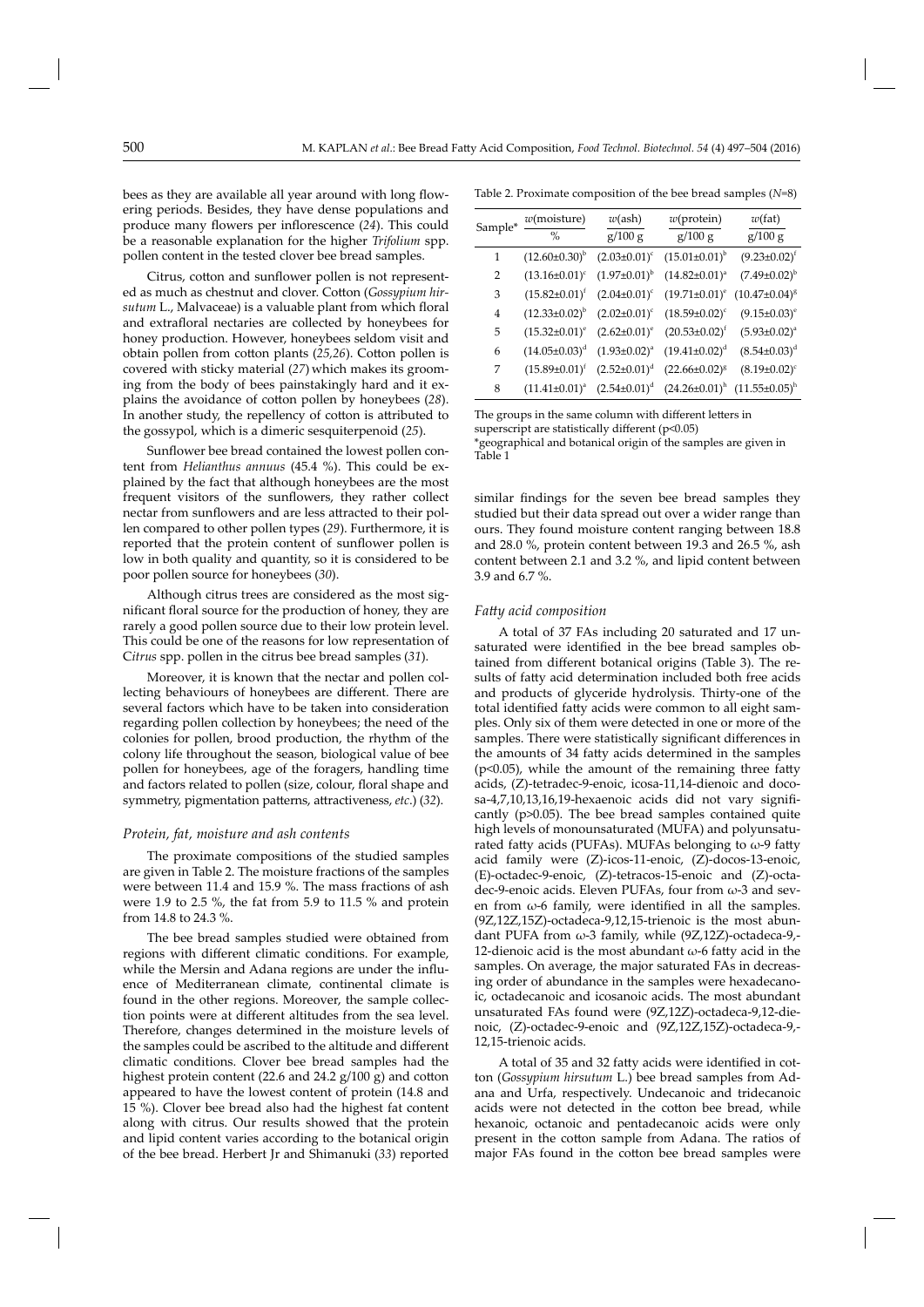|                                   |                                |                                 |                                 |                                | Sample                         |                        |                                |                                  |                                |
|-----------------------------------|--------------------------------|---------------------------------|---------------------------------|--------------------------------|--------------------------------|------------------------|--------------------------------|----------------------------------|--------------------------------|
| Saturated fatty acid              |                                |                                 | 2                               | S                              | 4                              | $\mathfrak{m}$         | $\circ$                        | $\overline{ }$                   | $^{\circ}$                     |
|                                   |                                |                                 |                                 |                                | $w$ (fatty acid)/%             |                        |                                |                                  |                                |
| C4:0                              | <b>Butanoic</b>                | $(0.75 \pm 0.01)$               | $(0.65 \pm 0.01)^{b}$           | $(1.29 \pm 0.46)$ <sup>e</sup> | $(0.37 \pm 0.01)^4$            | $(1.16 \pm 0.01)^e$    | $(1.03 \pm 0.04)^d$            | $(1.06 \pm 0.02)^d$              | $(1.30 \pm 0.41)^e$            |
| C6:0                              | Hexanoic                       | $(0.08 \pm 0.00)^4$             |                                 | $(0.35 \pm 0.01)^{b}$          |                                |                        | $(0.23 \pm 0.07)^{b}$          |                                  |                                |
| C8:0                              | Octanoic                       | $(0.10 \pm 0.01)^d$             |                                 | $(0.12 \pm 0.01)^d$            | $(0.02 \pm 0.00)^a$            | $(0.04 \pm 0.00)^{b}$  | $(0.34 \pm 0.03)^e$            |                                  | $(0.08 \pm 0.01)^c$            |
| C10:0                             | Decanoic                       | $(0.07 \pm 0.01)^c$             | $(0.02 \pm 0.00)^a$             | $(0.05 \pm 0.01)^b$            | $(0.16 \pm 0.00)^d$            | $(0.04 + 0.00)^{b}$    | $(0.04 \pm 0.00)^{b}$          | $(0.04 \pm 0.00)^{b}$            | $(0.04 + 0.00)^{b}$            |
| C11:0                             | Undecanoic                     | $\mathsf I$                     |                                 |                                |                                | $(0.07 + 0.00)$        |                                | $(0.07 + 0.00)$                  |                                |
| C12:0                             | Dodecanoic                     | $(0.14 \pm 0.00)^a$             | $(0.05 \pm 0.01)^a$             | $(0.29 \pm 0.01)^{b}$          | $(0.11 \pm 0.00)^a$            | $(0.07 \pm 0.04)^a$    | $(6.15 \pm 0.10)^c$            | $(0.06 \pm 0.00)^a$              | $(0.14 \pm 0.02)^{a}$          |
| C13:0                             | <b>Tridecanoic</b>             |                                 |                                 |                                |                                |                        | $(0.07 \pm 0.01)$              |                                  |                                |
| C14:0                             | Tetradecanoic                  | $(1.29 \pm 0.04)^e$             | $(0.36 \pm 0.01)^{bc}$          | $(0.51 \pm 0.01)^d$            | $(0.21 \pm 0.01)^a$            | $(0.41 \pm 0.01)^c$    | $(0.38 \pm 0.01)$ <sup>e</sup> | $(0.30 + 0.00)^{b}$              | $(1.26 \pm 0.04)^e$            |
| C15:0                             | Pentadecanoic                  | $(0.14 \pm 0.00)^{b}$           |                                 | $(0.21 \pm 0.02)$              | $(0.14 \pm 0.01)^{b}$          | $(0.53 \pm 0.01)^d$    | $(0.15 \pm 0.00)^{b}$          | $(0.13 \pm 0.01)^b$              | $(0.21 \pm 0.02)^{c}$          |
| C16:0                             | Hexadecanoic                   | $29.63 \pm 0.42)^d$             | $26.34 + 0.51$ <sup>o</sup>     | $(38.69 \pm 0.31)$             | $(22.32 \pm 0.33)^8$           | $(24.58 \pm 0.29)^b$   | $(27.18 \pm 0.14)$             | $(24.71 \pm 0.25)^{b}$           | $(28.87\pm0.38)$ <sup>c</sup>  |
| C17:0                             | Heptadecanoic                  | $(0.23 \pm 0.02)^{a}$           | $(0.20 \pm 0.01)^a$             | $(0.46 + 0.03)$                | $(0.32 \pm 0.02)^{b}$          | $(0.91 \pm 0.01)^d$    | $(0.35 \pm 0.04)^{b}$          | $(0.35 \pm 0.03)^{b}$            | $(0.51 \pm 0.03)^c$            |
| $\textcolor{red}{\textbf{C}18:0}$ | Octadecanoic                   | $(3.21 \pm 0.05)^e$             | $(1.31 \pm 0.02)^{a}$           | $(6.27 \pm 0.12)^t$            | $(2.33 \pm 0.03)^d$            | $(2.37\pm0.10)^d$      | $(1.59 \pm 0.09)^{b}$          | $(1.91 \pm 0.05)^c$              | $(3.39 \pm 0.11)^e$            |
| C20:0                             | Icosanoic                      | $(0.73 \pm 0.03)^{b}$           | $(0.80 \pm 0.04)^{b}$           | $(3.23 \pm 0.07)^4$            | $(1.04 \pm 0.03)^c$            | $(1.41\pm0.06)^d$      | $(1.12 \pm 0.02)^{o}$          | $(0.61 \pm 0.02)^{a}$            | $(1.64 \pm 0.03)^e$            |
| C21:0                             | Heneicosanoic                  | $(0.04 \pm 0.00)^a$             | $(1.17\pm0.04)^d$               | $(0.05 \pm 0.00)^4$            | $(1.70 \pm 0.04)$ <sup>e</sup> | $(0.37 \pm 0.00)^c$    | $(0.08\pm0.01)^{b}$            |                                  |                                |
| C22:0                             | Docosanoic                     | $(0.55 \pm 0.02)^{b}$           | $(0.44\pm0.01)^{b}$             | $(0.08 \pm 0.01)^4$            | $(0.89 + 0.05)^{\circ}$        | $(1.20 \pm 0.04)^d$    | $(2.60 \pm 0.18)°$             | $(0.13 \pm 0.01)^a$              | $(0.60 + 0.03)^{b}$            |
| C23:0                             | Tricosanoic                    | $(0.28 \pm 0.01)^a$             | $(1.07 \pm 0.21)$ <sup>c</sup>  |                                | $(5.61 \pm 0.07)^d$            | $(1.02 \pm 0.03)^c$    | $(0.58 \pm 0.04)^{b}$          |                                  | $(0.62 \pm 0.06)^{b}$          |
| C24:0                             | Tetracosanoic                  | $(0.03 \pm 0.00)^4$             | $(0.05 \pm 0.00)$ <sup>od</sup> |                                | $(0.04 \pm 0.00)^{ab}$         | $(0.33 \pm 0.01)^e$    | $(0.06 \pm 0.01)^d$            |                                  |                                |
| w(total)/%                        |                                | 37.28                           | 32.48                           | 51.59                          | 35.25                          | 34.51                  | 41.97                          | 29.37                            | 38.67                          |
|                                   | Unsaturated fatty acid         |                                 | 2                               |                                |                                | Б                      |                                |                                  | $^{\circ}$                     |
| C14:1n5                           | (Z)-tetradec-9-enoic           | $(0.41\pm0.01)^{b}$             | $(0.56 \pm 0.02)$               | $(1.06 \pm 0.07)$              | $(0.76 \pm 0.01)$              | $(0.02 \pm 0.00)^8$    | $(1.35 \pm 0.02)^8$            | $(0.65 \pm 0.01)^6$              | $(1.05 \pm 0.01)^f$            |
| C15:1                             | (Z)-pentadec-10-enoic          | $(0.03 \pm 0.01)^a$             | $(0.05 \pm 0.01)^{b}$           | $(0.14 \pm 0.01)$ <sup>e</sup> | $(0.09 + 0.00)^c$              | $(0.26 \pm 0.01)^t$    | $(0.12 \pm 0.00)^d$            | $(0.05 \pm 0.00)^{b}$            | $(0.07 \pm 0.01)^c$            |
| C16:1n7                           | (9Z)-hexadec-9-enoic           | $(0.19 \pm 0.01)^e$             | $(0.11 \pm 0.01)^c$             | $(0.11 \pm 0.01)^{\circ}$      | $(0.14 \pm 0.00)^d$            | $(0.12 \pm 0.00)^{cd}$ | $(0.05 \pm 0.00)^a$            | $(0.08 + 0.00)^{b}$              | $(0.13 \pm 0.01)^d$            |
| C17:1                             | cis-10-heptadecenoic           | $(0.11 \pm 0.01)^a$             | $(0.18 \pm 0.00)$               | $(0.21 \pm 0.02)^d$            | $(0.26 \pm 0.01)$ <sup>e</sup> | $(0.49 + 0.01)^t$      | $(0.11 \pm 0.01)^a$            | $(0.15 \pm 0.01)^{b}$            |                                |
| 718:1n9t                          | (E)-octadec-9-enoic            | $(0.03 \pm 0.00)^a$             | $(0.05 \pm 0.00)^a$             | $(0.01 \pm 0.00)^a$            | $(0.04 \pm 0.00)^a$            | $(0.57 \pm 0.05)^c$    | $(0.05 \pm 0.00)^4$            | $(0.02 \pm 0.00)^a$              | $(0.35 \pm 0.01)^{b}$          |
| C18:1n9c                          | (Z)-octadec-9-enoic            | $17.25 \pm 0.41$ ) <sup>f</sup> | $(10.41 \pm 0.67)^{p}$          | $(16.32 \pm 0.20)^9$           | $(11.70 \pm 0.08)$             | $(21.25 \pm 0.13)^8$   | $(3.90 \pm 0.04)^a$            | $(12.60 \pm 0.16)$ <sup>cd</sup> | $(13.43\pm0.23)^d$             |
| C20:1n9c                          | $(Z)$ -icos-11-enoic           | $(2.16 \pm 0.05)^{a}$           | $(2.58 \pm 0.14)^b$             | $(6.28 \pm 0.44)^8$            | $(3.39 \pm 0.07)^d$            | $(4.17\pm0.03)^t$      | $(3.02 \pm 0.04)^c$            | $(3.55 \pm 0.03)$ <sup>de</sup>  | $(3.71 \pm 0.03)^e$            |
| 22:1n9                            | $(Z)$ -docos-13-enoic          | $(1.90 \pm 0.02)^{c}$           | $(2.57 \pm 0.04)^{de}$          | $(3.66 \pm 0.35)^4$            | $(5.43 \pm 0.05)^8$            | $(2.69 \pm 0.11)^e$    | $(0.11 \pm 0.01)^a$            | $(1.37\pm0.01)^{b}$              | $(2.44 \pm 0.05)$ <sup>d</sup> |
| C24:1n9                           | $(Z)$ -tetracos-15-enoic       | $(0.24 \pm 0.01)^a$             | $(0.46 \pm 0.01)^c$             | $(0.33 \pm 0.02)^{b}$          | $(0.22 \pm 0.01)^a$            | $(0.56 \pm 0.03)^d$    | $(0.87 \pm 0.03)^{\circ}$      | $(0.85 \pm 0.03)^e$              | $(0.35 \pm 0.03)^{b}$          |
| 718:2n6t                          | Octadeca-9,12-dienoic          | $0.03 \pm 0.00$ <sup>a</sup>    | $(0.04 \pm 0.00)^{ab}$          | $(0.22 \pm 0.01)^6$            | $(0.15 \pm 0.01)$ <sup>e</sup> | $(0.03 + 0.00)^a$      | $(0.05 \pm 0.01)^{bc}$         | $(0.06 \pm 0.01)^c$              | $(0.11 \pm 0.01)^d$            |
| C18:2n6c                          | (9Z,12Z)-octadeca-9,12-dienoic | 36.96±0.23) <sup>8</sup>        | $(8.05 \pm 0.48)^{b}$           | $14.95\pm0.43$ <sup>d</sup>    | 23.79±0.25)                    | $(31.26 \pm 0.07)^6$   | $(14.84 \pm 0.14)^d$           | $(6.26 \pm 0.07)^{a}$            | $(10.35 \pm 0.44)^c$           |
| C18:3n6                           | Octadeca-6,9,12-trienoic       | $(0.04 \pm 0.01)^a$             | $(0.28 \pm 0.01)^{b}$           | $(2.76 + 0.07)$                | $(0.05 \pm 0.00)^a$            | $(0.06 \pm 0.00)^a$    | $(0.12 \pm 0.01)^a$            | $(0.23 \pm 0.02)^{b}$            | $(0.06 \pm 0.01)^a$            |

Table 3. Fatty acid composition of bee bread samples

Table 3. Fatty acid composition of bee bread samples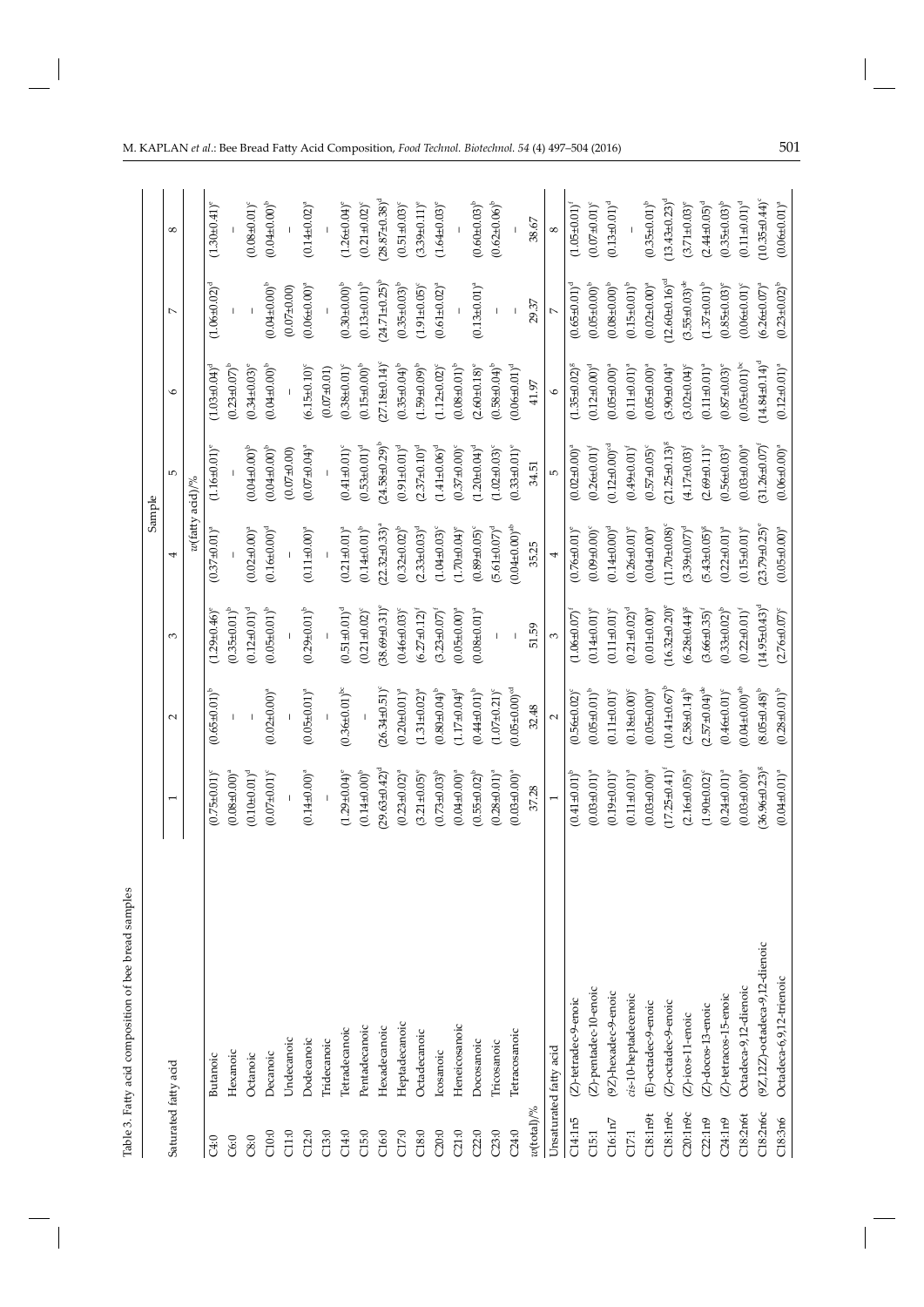| ¢ |
|---|
| ٦ |
|   |
|   |
|   |

 $\mathbf{\tau}$ 

|                              |                                                                                                                                                                                              |                                  |                                 |                              | Sample                         |                              |                       |                        |                                |
|------------------------------|----------------------------------------------------------------------------------------------------------------------------------------------------------------------------------------------|----------------------------------|---------------------------------|------------------------------|--------------------------------|------------------------------|-----------------------|------------------------|--------------------------------|
|                              | Unsaturated fatty acid                                                                                                                                                                       |                                  |                                 |                              | 4                              | 5                            | ≎                     |                        | ∞                              |
|                              |                                                                                                                                                                                              |                                  |                                 |                              | $w(\mbox{fatty acid})\slash\%$ |                              |                       |                        |                                |
|                              | C20:2n6 Icosa-11,14-dienoic                                                                                                                                                                  | $(0.08 \pm 0.00)^a$              | $(0.28 \pm 0.01)^{b}$           | $(0.09 + 0.01)^a$            | $(0.94 \pm 0.06)$ <sup>e</sup> | $(0.76 \pm 0.01)^d$          | $(0.04 \pm 0.00)^a$   | $(0.55 \pm 0.03)^c$    | $(1.73 \pm 0.10)^t$            |
| C20:3n6                      | $(11Z, 14Z, 17Z)$ -icosa-11, 14, 17-trienoic                                                                                                                                                 | $(2.09 \pm 0.03)^c$              | $(0.03 \pm 0.00)^a$             | $(0.06 \pm 0.00)^a$          | $(0.02 \pm 0.00)^a$            |                              | $(2.10\pm0.05)^c$     | $(2.46 \pm 0.05)^d$    | $(0.40 + 0.05)^{b}$            |
| C20:4n6                      | (5Z, 8Z, 11Z, 14Z)-icosa-5, 8, 11, 14-tetraenoic                                                                                                                                             | $(0.02 \pm 0.00)^a$              | $(0.18 + 0.02)^{b}$             | $(0.07 \pm 0.01)^a$          | $(0.05 \pm 0.00)^a$            | $(0.26 \pm 0.01)^c$          | $(0.17 \pm 0.01)^{b}$ | $(0.31 \pm 0.03)^c$    | $(0.19 + 0.03)^{b}$            |
| C22:2n6                      | Docosa-13,16-dienoic                                                                                                                                                                         | $.31 \pm 0.01$ <sup>a</sup>      | $(0.42\pm0.05)^{b}$             | $1.16 \pm 0.35$ <sup>e</sup> | $(0.44 \pm 0.03)^{b}$          | $(0.62 \pm 0.03)^c$          | $(0.41 \pm 0.02)^{b}$ | $(0.77 \pm 0.04)^d$    | $(0.58 \pm 0.02)^c$            |
| C18:3n3                      | (9Z, 12Z, 15Z)-octadeca-9, 12, 15-trienoic                                                                                                                                                   | $(0.17 \pm 0.01)^a$              | $(40.70 \pm 0.32)^6$            | $(0.15 \pm 0.01)^a$          | $16.85 \pm 0.16$ <sup>b</sup>  | $(0.29 \pm 0.01)^a$          | $(29.81 \pm 0.39)^d$  | $(39.18 \pm 0.22)^e$   | $(25.38 + 0.83)^c$             |
| C20:3n3                      | $(11Z, 14Z, 17Z)$ -icosa-11, 14, 17-trienoic                                                                                                                                                 | $.32 \pm 0.01$ <sup>a</sup>      | $(0.41 \pm 0.02)^{b}$           | $(0.44 \pm 0.01)^{b}$        | $(0.21 \pm 0.00)^a$            | $1.83 \pm 0.06$ <sup>e</sup> | $(0.43 \pm 0.06)^{b}$ | $(0.94 \pm 0.09)^d$    | $(0.67 \pm 0.01)^c$            |
| C20:5n3                      | (5Z,8Z,11Z,14Z,17Z)-icosa-5,8,11,14,17-pentaenoic                                                                                                                                            | $(0.10 + 0.01)^{b}$              | $(0.05 \pm 0.01)^a$             | $(0.13 \pm 0.01)^{b}$        | $(0.12 \pm 0.01)^{b}$          | $(0.05 \pm 0.00)^a$          | $(0.05 \pm 0.01)^a$   | $(0.1040.00)^{b}$      | $(0.23 \pm 0.01)$ <sup>c</sup> |
| C22:6n3                      | Docosa-4,7,10,13,16,19-hexaenoic                                                                                                                                                             | $.29 \pm 0.03$ <sup>e</sup><br>ë | $(0.12 \pm 0.01)$ <sup>cd</sup> | $(0.10\pm0.01)^{bc}$         | $(0.04 \pm 0.00)^a$            | $(0.06 \pm 0.00)^{b}$        | $(0.16 \pm 0.03)^d$   | $(0.07 \pm 0.01)^{ab}$ | $0.10\pm0.00$ <sup>bc</sup>    |
| $w(\text{total})\frac{9}{6}$ |                                                                                                                                                                                              | 62.74                            | 67.54                           | 48.26                        | 64.68                          | 65.35                        | 57.76                 | 70.29                  | 61.34                          |
|                              | w(unsaturated FAs)/w(saturated FAs)                                                                                                                                                          | 1.68                             | 2.08                            | 0.94                         | 1.83                           | 1.89                         | 1.38                  | 2.39                   | 1.59                           |
|                              | Values in the same row with different letters in superscript are statistically significant (p<0.05)<br>*geographical and botanical origin of the samples are given in Table 1; FA=fatty acid |                                  |                                 |                              |                                |                              |                       |                        |                                |

signi fi cantly di ff erent from each other. (9Z,12Z)-octadeca- -9,12-dienoic, hexadecanoic and (Z)-octadec-9-enoic acids were detected in the cotton sample from Adana at a higher level than in that from Urfa. On the contrary, (9Z,12Z,15Z)- -octadeca-9,12,15-trienoic acid content of the cotton sample from Urfa was extremely high (40.7 %) and in that from Adana it was found only in traces (0.17 %). The dominant fatty acid in the cotton sample from Adana was (9Z,12Z)-octadeca-9,12-dienoic acid (36.9 %), while (9Z,12Z,15Z)-octadeca-9,12,15-trienoic acid was the most abundant in the cotton sample from Urfa (40.7 %), which also had the second highest unsaturated fatty acid content (67.5 %), after the clover sample from Urfa (70.3 %). Total number of FAs identified in the citrus bee bread samples from Adana and Mersin was 33 and 34, respectively. Citrus bee bread from Adana was the only sample containing higher mass fraction of saturated FAs (51.6 %) than unsaturated FAs (48.3 %). Hexadecanoic acid fraction was the highest (38.7 %) in these samples, while tricosanoic acid was present only in the citrus bee bread sample from Mersin at 5.6 %.

Each of the clover bee bread samples obtained from the Urfa and Adana provinces contained 31 FAs that are mostly unsaturated. Fatty acid profiles of the samples were slightly different from one another. Undecanoic and heptadecanoic acids were barely detected in the clover bee bread sample from Urfa, while two of the saturated fatty acids, octanoic and tricosanoic acids, were found only in the clover bee bread sample from Adana.

Thirty-four fatty acids were identified in the chestnut bee bread sample. (11Z,14Z,17Z)-icosa-11,14,17-trienoic acid ( $\omega$ -6), detected in all other samples, was not present in chestnut bee bread. However, the chestnut sample contained the highest mass fraction (1.8 %) of (11Z,14Z,17Z)- -icosa-11,14,17-trienoic acid ( $\omega$ -3) among the samples.

The most abundant fatty acid in sunflower bee bread was (9Z,12Z,15Z)-octadeca-9,12,15-trienoic acid (29.8 %), followed by hexadecanoic acid (27.2 %). Sunflower bee bread contained the largest number of fatty acids. Only undecanoic acid was missing from this sample. It was the only sample with the highest dodecanoic acid content (6.15 %); other samples contained this acid at very low levels (between 0.05 and 0.29 %). Additionally, tridecanoic acid was detected solely in the sunflower bee bread.

The major FAs found in all bee bread samples were hexadecanoic (22.3-38.7 %), (9Z,12Z)-octadeca-9,12-dienoic (6.3–37 %), (Z)-octadec-9-enoic (3.9–21.2 %), octadecanoic (1.3 to 6.3 %) and (9Z,12Z,15Z)-octadeca-9,12,15-trienoic (0.2–40.7 %) acids. However, there were statistically significant ( $p<0.01$ ) differences in the types and mass fractions of FAs detected in the bee bread samples obtained from the different botanic origins.

A total of four  $\omega$ -3 fatty acids, including (9Z,12Z,15Z)--octadeca-9,12,15-trienoic, (11Z,14Z, 17Z)-icosa-11,14,17- -trienoic, (5Z,8Z,11Z,14Z,17Z)-icosa-5,8,11,14,17-pentaenoic and docosa-13,16-dienoic acids, were detected in bee bread samples and their mass fractions ranged from 0.04 to 40.70 %. The total  $\omega$ -3 fatty acid content was the highest  $(41.3\%)$  in the cotton bee bread sample from Urfa and the lowest (0.8 %) in the citrus bee bread sample from Adana. Seven  $\omega$ -6 fatty acids, including octadeca-9,12-dienoic, (9Z,-12Z)-octadeca-9,12-dienoic, octadeca-6,9,12-trienoic, icosa - -11,14-dienoic, (11Z,14Z,17Z)-icosa-11,14,17-trienoic, (5Z,-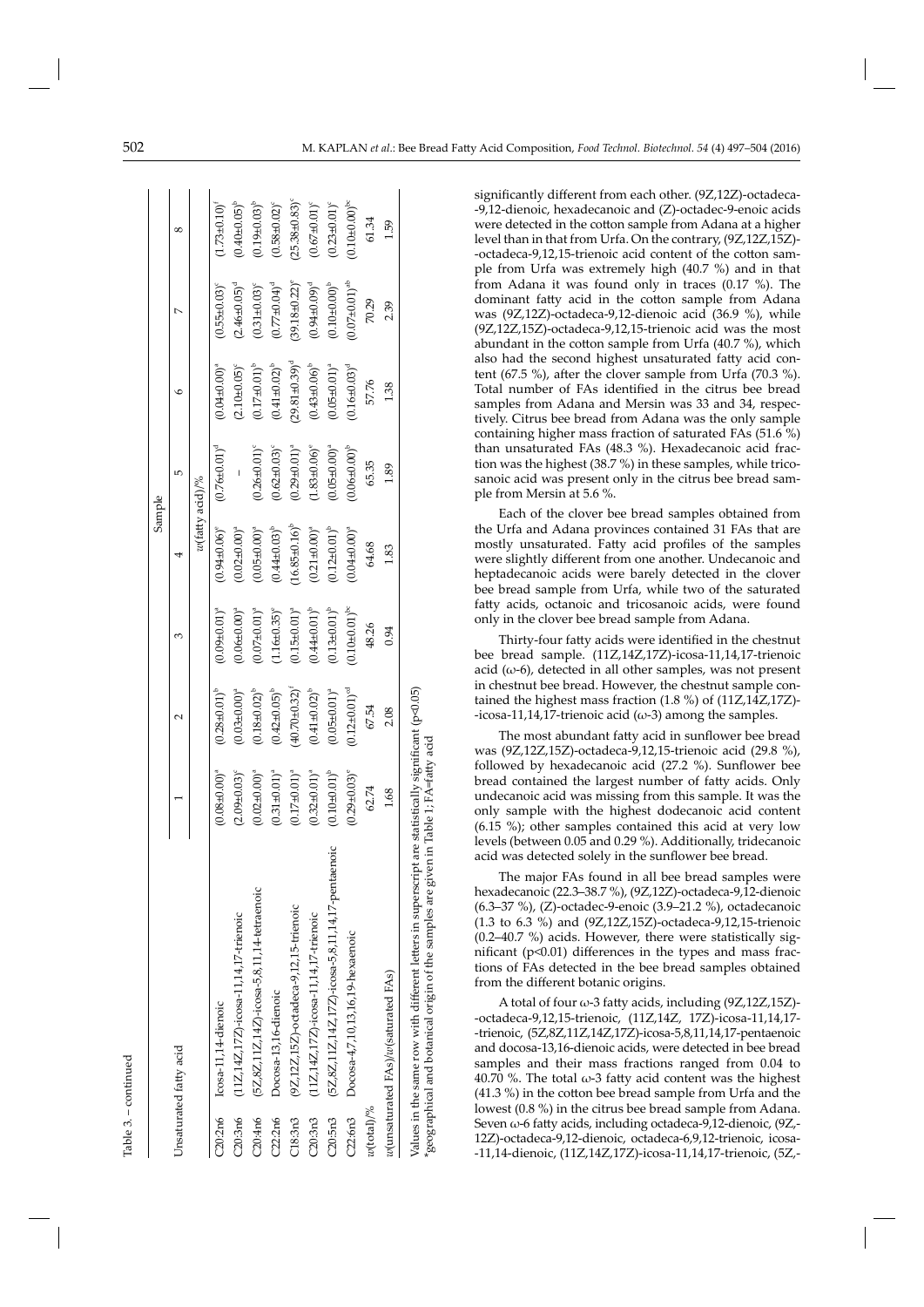8Z,11Z,14Z)-icosa-5,8,11,14-tetraenoic and docosa-13,16- -dienoic acids, were detected in the samples investigated in this study. The content of total  $\omega$ -6 fatty acids varied between 9.3 and 39.5 %. The highest mass fraction of total  $\omega$ -6 fatty acids (39.5 %) was determined in the cotton bee bread sample from Adana, but the lowest in the cotton from Urfa (9.3 %). Five  $\omega$ -9 FAs found in the samples were: (Z)-octadec-9-enoic, (E)-octadec-9-enoic, (Z)-docos- -13-enoic, (Z)-icos-11-enoic and (Z)-tetracos-15-enoic acids. The total  $\omega$ -9 content of the bee bread samples was between 9.6 (sunflower from Edirne) and 28.1 % (citrus from Adana). The unsaturated to saturated FA ratio ranged from 1.38 to 2.39. Total unsaturated FA content was higher than that of saturated FAs in all of the bee bread samples, except in the citrus sample from Adana.

According to our results, cotton bee bread samples from Adana contained hexadecanoic, tetradecanoic, octadecanoic (saturated acids) and (Z)-octadec-9-enoic, (9Z,- 12Z)-octadeca-9,12-dienoic, (Z)-icos-11-enoic, (11Z,14Z,17Z) - -icosa-11,14,17-trienoic and (Z)-docos-13-enoic (unsaturated acids), while samples from Urfa had hexadecanoic, octadecanoic, heneicosanoic, tricosanoic (saturated acids), and (Z)-octadec-9-enoic, (9Z,12Z)-octadeca-9,12-dienoic, (9Z,12Z,- 15Z)-octadeca-9,12,15-trienoic, (Z)-icos-11-enoic and (Z)- -docos-13-enoic (unsaturated acids) in the higher mass fractions than other fatty acids. Although having the same botanical origin, the geographical origin affected the quantity of fatty acids to a large extent. For example, cotton samples from Adana contained 36.96 % (9Z,12Z)-octadeca-9,12-dienoic acid and cotton samples from Urfa 8.05 %.

Similarly, the citrus samples from both Mersin and Adana contained all the following: butanoic, hexadecanoic, octadecanoic, icosanoic (saturated) acids, and (Z)-octadec -9-enoic, (9Z,12Z)-octadeca-9,12-dienoic, octadeca-6,9,- 12-trienoic, (Z)-icos-11-enoic, (Z)-docos-13-enoic, (Z)-tetradec-9-enoic, heneicosanoic and docosa-13,16-dienoic (unsaturated) acids at significantly different percentages. Besides, the Mersin sample, but not the Adana sample, contained tricosanoic and tetracosanoic acids. On the other hand, hexanoic acid was only detected in the Adana sample. It should be highlighted that cotton populations in Adana and Urfa where the beehives are located are very alike. Adana and Mersin are the commercial cotton and citrus production regions having similar citrus populations. Therefore, the differences in the compositions of the samples from these locations are not only related to the intensity of plant populations, but also to the preferences of honeybees. Szczęsna (34) published similar findings to ours, namely, Australian eucalyptus pollen contained (9Z,12Z)-octadeca-9,12-dienoic and (9Z,12Z,15Z)- -octadeca-9,12,15-trienoic acids, whereas Italian eucalyptus pollen contained a higher mass fraction of (9Z,12Z)-octadeca-9,12-dienoic acid. (9Z,12Z,15Z)-octadeca-9,12,15-trienoic acid was dominant in Brassicaceae pollen in the sample from Poland (*34*). In Korean and Chinese pollen samples (9Z,12Z)-octadeca-9,12-dienoic, hexadecanoic and octadeca-6,9,12-trienoic acids were detected at the highest mass fractions (*34*). In another study, Isidorov *et al.* (*35*) compared the chemical composition of bee bread samples from different countries and they contained large amounts of unsaturated fatty acids (linoleic and  $α$ -linolenic).

Omega-3 and  $\omega$ -6 polyunsaturated fatty acids are both required for the body to function. Humans cannot

synthesize them and therefore they must be obtained from the diet (36). Omega-3 fatty acids provide many beneficial effects such as anti-inflammatory function and prevention of cardiovascular diseases. Omega-6 fatty acids are also beneficial to human health. However, they have opposite effects on inflammatory response and cardiovascular health. Because they compete for the same enzymes to produce signalling molecules, they have opposing physiological functions. For example, while  $\omega$ -6-derived molecules are proinflammatory,  $\omega$ -3-derived signalling molecules are anti-inflammatory. Furthermore, they compete to incorporate into cell membranes. Therefore, the balance of  $ω$ -6/ω-3 fatty acids is important for human health. Modern Western diets have  $\omega$ -6/ $\omega$ -3 ratio of 15:1 or 20:1. It was concluded that while very high  $\omega$ -6/ $\omega$ -3 ratio promotes the pathogenesis of many diseases, a reduced  $\omega$ -6/ $\omega$ -3 ratio can prevent these diseases. In addition to the ratio 2:1, the ratio 3:1 suppressed inflammation in patients with rheumatoid arthritis, and the ratio 5:1 had a beneficial effect on asthma (*37*). Therefore, the optimal ratio may vary because chronic diseases are multigenic and multifunctional. Simopoulos (*38*) concluded in his review that a lower ratio of  $\omega$ -6/ $\omega$ -3 fatty acids is more desirable for reducing the risk of many diseases.

## **Conclusion**

The pollen content, fatty acid composition, and chemical composition of bee bread samples from different botanical origins vary. Preferred or readily available plants for the bees as pollen source are also present in the bee bread samples, whereas others can be found in smaller amounts as a result of selective low preference.

The total amount of unsaturated fatty acids (FAs) is higher than the sum of saturated FAs found in all the samples except citrus sample from the Adana region. The results obtained in the current study confirmed that the bee bread can be considered as a good source of unsaturated FAs. The fatty acid content of bee bread is very important for the honeybees and PUFAs are essential for a healthy body development and productivity. However, unsaturated FAs are not essential just for the bees but also for the human nutrition. The unique results of this study can thus be used as a reference for research into the bee and also human health. The findings can also provide a scientific basis for the nutritional value assessment of the bee bread, thereby making contribution to the food composition database.

# **References**

- *1.* Vásquez A, Olofsson TC. The lactic acid bacteria involved in the production of bee pollen and bee bread. J Apicult Res. 2009;48:189–95.
	- http://dx.doi.org/10.3896/IBRA.1.48.3.07
- *2.* Anderson KE, Carroll MJ, Sheehan T, Mott BM, Maes P, Corby-Harris V. Hive-stored pollen of honey bees: many lines of evidence are consistent with pollen preservation, not nutrient conversion. Mol Ecol. 2014;23:5904–17. http://dx.doi.org/10.1111/mec.12966
- *3.* Pascoal A, Rodrigues S, Teixeira A, Feás X, Estevinho LM. Biological activities of commercial bee pollens: antimicrobial, antimutagenic, antioxidant and anti-inflammatory. Food